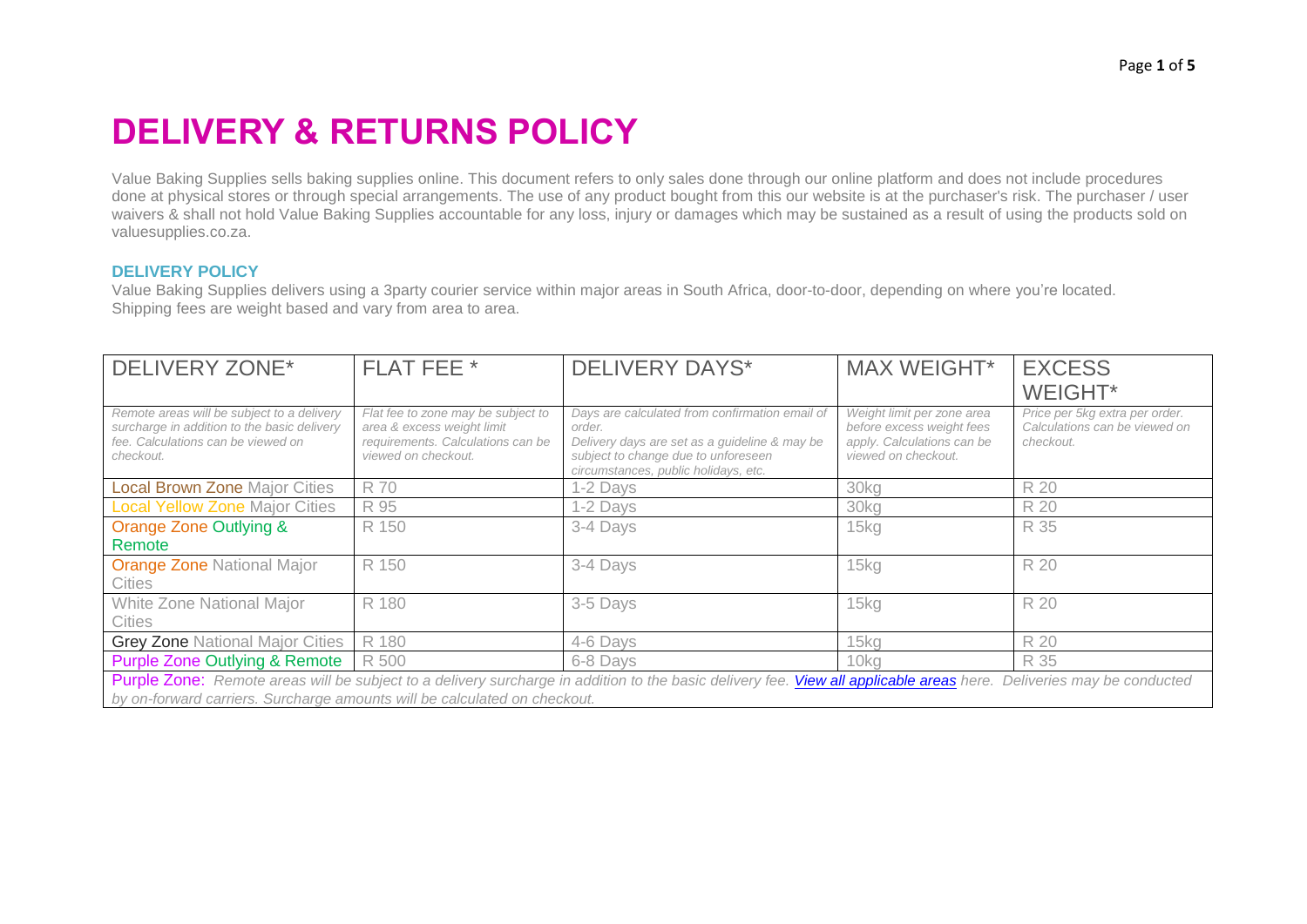| <b>Colour Zone Area Guideline*</b>                                                                                                              |                          |                              |                             |                            |                           |  |  |  |
|-------------------------------------------------------------------------------------------------------------------------------------------------|--------------------------|------------------------------|-----------------------------|----------------------------|---------------------------|--|--|--|
| *This a Guideline only - not limited to / subject to these areas only. Please consult the checkout calculator to know which zone you fall into. |                          |                              |                             |                            |                           |  |  |  |
| <b>Local Brown Zone</b>                                                                                                                         | <b>Local Yellow Zone</b> | Orange Zone                  | <b>Orange Zone National</b> | <b>White Zone National</b> | <b>Grey Zone National</b> |  |  |  |
| <b>Major Cities</b>                                                                                                                             | <b>Major Cities</b>      | <b>Outlying &amp; Remote</b> | <b>Major Cities</b>         | <b>Major Cities</b>        | <b>Major Cities</b>       |  |  |  |
| <b>WESTERN CAPE:</b>                                                                                                                            | <b>WESTERN CAPE:</b>     | <b>WESTERN CAPE:</b>         | <b>WESTERN CAPE:</b>        | <b>FREE STATE:</b>         | <b>NORTHERN CAPE:</b>     |  |  |  |
| Athlone                                                                                                                                         | Grabow / Hermanus        | Knysna                       | George                      | Harrismith                 | Kimberley                 |  |  |  |
|                                                                                                                                                 | <b>District</b>          |                              |                             |                            |                           |  |  |  |
| <b>Brackenfell</b>                                                                                                                              | Houtbay                  | Mossel Bay                   |                             |                            | Kuruman                   |  |  |  |
| Bloubergstrand                                                                                                                                  | Macassar                 | Oudtshoorn                   | <b>EASTERN CAPE:</b>        | <b>GAUTENG:</b>            | Upington                  |  |  |  |
| <b>CT Centre</b>                                                                                                                                | Malmesbury               | Plettenberg Bay              | East London                 | Vaal                       |                           |  |  |  |
| Durbanville                                                                                                                                     | Paarl                    | Sedgefield                   | Port Elizabeth              |                            | <b>FREE STATE:</b>        |  |  |  |
| Elsiesriver                                                                                                                                     | Paarl Mountain           |                              |                             | KZN:                       | Welkom                    |  |  |  |
| Gardens                                                                                                                                         | Peninsula 1              |                              | <b>FREE STATE:</b>          | Durban                     |                           |  |  |  |
| Khayelitsha                                                                                                                                     | Somerset West            |                              | Bloemfontein                | Newcastle                  |                           |  |  |  |
| Kuilsriver                                                                                                                                      | Stellenbosch East        |                              |                             | Pietermaritzburg           |                           |  |  |  |
| Maitland                                                                                                                                        | <b>Strand</b>            |                              | <b>GAUTENG:</b>             | Port Shepstone             |                           |  |  |  |
| Milnerton                                                                                                                                       | Table Mountain 1         |                              | Johannesburg                | <b>Richards Bay</b>        |                           |  |  |  |
| Newlands                                                                                                                                        | Wellington               |                              | Pretoria                    |                            |                           |  |  |  |
| Parrow                                                                                                                                          | Worcester                |                              |                             | LIMPOPO:                   |                           |  |  |  |
| Peninsula 2                                                                                                                                     |                          |                              |                             | Polokwane                  |                           |  |  |  |
| Sea Point                                                                                                                                       |                          |                              |                             |                            |                           |  |  |  |
| Stellenbosch North                                                                                                                              |                          |                              |                             | MPUMALANGA:                |                           |  |  |  |
| Stellenbosch South                                                                                                                              |                          |                              |                             | Nelspruit                  |                           |  |  |  |
| Table Mountain 2                                                                                                                                |                          |                              |                             | Witbank                    |                           |  |  |  |
| Waterfront                                                                                                                                      |                          |                              |                             |                            |                           |  |  |  |
|                                                                                                                                                 |                          |                              |                             | <b>NORTH WEST:</b>         |                           |  |  |  |
|                                                                                                                                                 |                          |                              |                             | Klerksdorp                 |                           |  |  |  |
|                                                                                                                                                 |                          |                              |                             | Rustenburg                 |                           |  |  |  |

Should you have any queries regarding your delivery options, please call us on **021 981 0304** or email **enquiries@valuesupplies.co.za**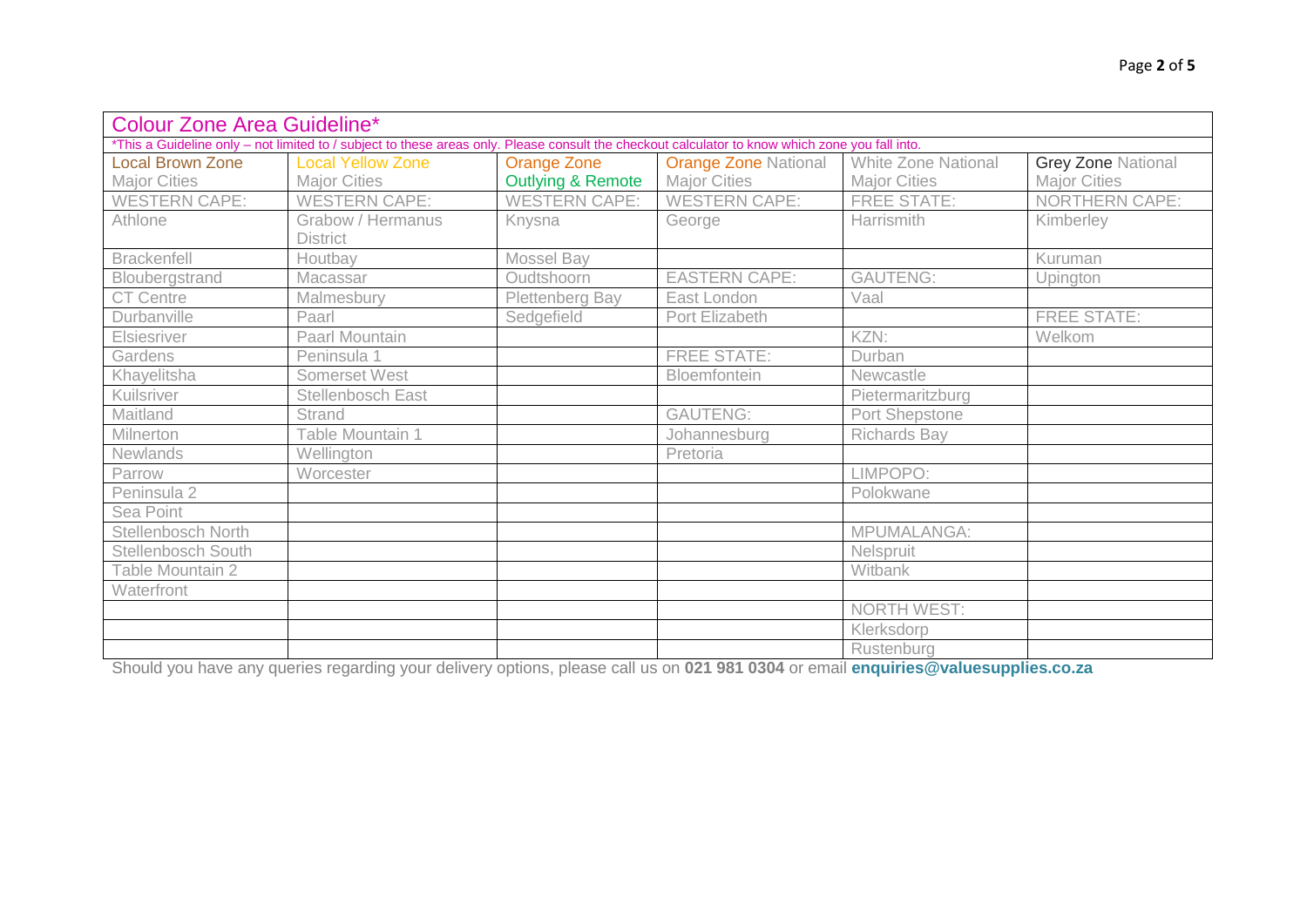# **LATE DELIVERY**

The Electronic Communications and Transactions Act 25 of 2002 ("ECT Act") entitles you to cancel your purchase within 7 days' notice if the products you have purchased are not delivered within the agreed delivery period as specified in the Value Baking Supplies terms and conditions. The product(s) in question must be returned to Value Baking Supplies in their original state & unopened packaging. Any such cancellation must be done via the Value Baking Supplies Customer Centre by emailing **enquiries@valuesupplies.co.za**. We will then refund you as per our refund policy.

#### **STOCK SHORTAGES**

Should a product you have ordered be:

**Temporarily unavailable**. Value Baking Supplies will notify you thereof as well as the anticipated delay in delivery and, unless you agree to wait for such longer period for delivery, or accept delivery of another product instead or a credit on your Value Baking Supplies account, Value Baking Supplies will issue a refund in respect of that product to you.

**Permanently unavailable**, Value Baking Supplies will notify you and, unless you agree to accept another product instead or a credit on your Value Baking Supplies account, Value Baking Supplies will issue a refund in respect of that product to you.

Should you have redeemed a voucher or coupon against a product that is temporarily unavailable and you do not agree to an extended delivery period, or to accept delivery of another product instead, or the product is permanently unavailable and you do not agree to accept another product instead, Value Baking Supplies will re-issue you with a replacement voucher to the same value, with the same voucher terms and conditions.

# **NON-DEFECTIVE PRODUCTS (your right to return)**

Except for certain exceptional cases (including free products, gifts received, promotional, on special, end of range, and not limited to; on the site or any products that have passed the expiry date), you are entitled to return any purchase concluded on Value Baking Supplies within 7days of the product(s) being delivered.

In order to obtain a purchase price refund, the product(s) being returned must be sent back to Value Baking Supplies in accordance with the return procedure set out in clause 7 below.

If the incorrect product is delivered to you by mistake (i.e. it is not the product you purchased), please do not remove the product from its original packaging or use the product at all. Please promptly contact Value Baking Supplies Customer Centre on **021 981 0304** or email **enquiries@valuesupplies.co.za** to notify Value Baking Supplies thereof, so that we can resolve the mistake by arranging to collect the incorrect product and deliver the correct product to you as quickly as possible.

# **DEFECTIVE PRODUCTS**

#### **General warranty:**

If, within 6 months after delivery of a product to you:

You find that the product is defective/faulty, unsuitable for the purpose generally intended (or otherwise expressly indicated by Value Baking Supplies at time of purchase), or not legal or reasonably durable (based on the circumstances and product type) ("defective"); and – you arrange to return such product to Value Baking Supplies for inspection in accordance with the returns procedure in clause 7 below, and the product is subsequently found to indeed be defective, you are entitled to either –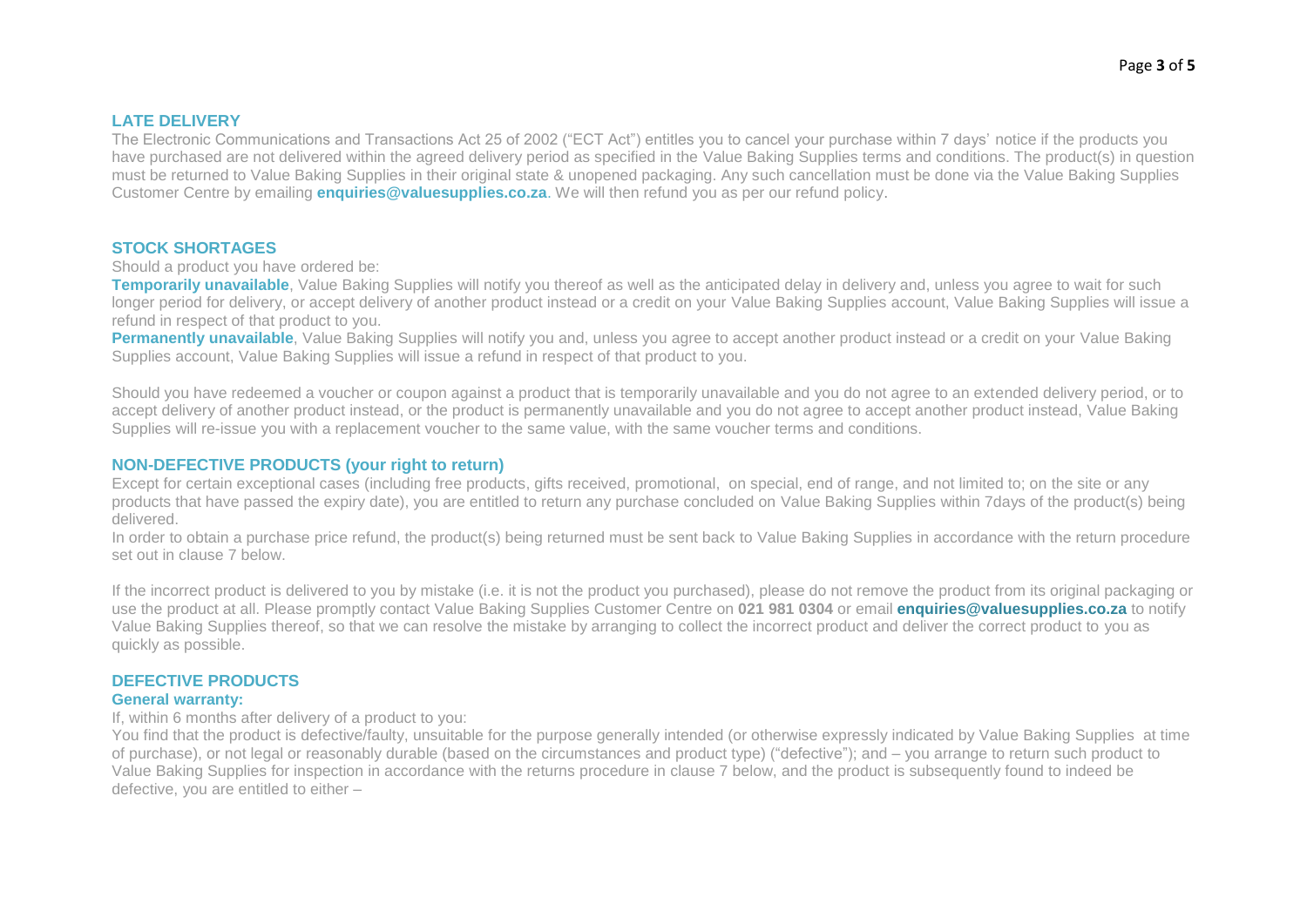**(a)** be fully refunded, or **(b)** have the product repaired or replaced at Value Baking Supplies expense (the decision between repairing or replacing being that of Value Baking Supplies depending on availability and other relevant circumstances, and in this regard you acknowledge that Sale/ On Special products will usually only be able to be repaired. Items that cannot be replaced/ repaired will then be communicated with you and you will be refunded accordingly.).

If the product is found NOT to be defective, you will NOT be entitled to any repair, replacement or refund but will instead be liable for the costs incurred in having such product returned to Value Baking Supplies and then redelivered to you.

When is a product defective? Please note: the following are examples of things which will NOT be regarded as defects and will NOT entitle you to any repair, replacement or refund under the general warranty above: faults resulting from normal wear and tear; damage arising from incorrect usage of the product. **Supplier's warranty:**

Certain products may come with a supplier's guarantee. If so, this will be stated in the product listing on the site. Clear details of these guarantees are given in their listings and no shopper may ask to be covered by a wider-ranging guarantee other than the one shown on such product listing.

#### **EXCLUSIONS & RETURNS POLICY**

You may not under any circumstances return the following:

Products that you or any other person have used, altered, repaired, incorporated or added to where such alteration, repair, incorporation or addition has not been authorised by Value Baking Supplies.

#### **Food products/ Perishables:**

- If the food item is returned on the basis that it is the incorrect product purchased by the client or any such association; a 10% handling fee may be charge. The item must return in its original packaging unsealed and in original condition; within 7 days of purchase along with the original purchase slip.
- If you have used the product and deemed it to be spoiled; unsatisfactory; or not up to par the item may be returned.
- Under the standards of the complaint and the reason for return of the product; it will be left up to the store manager, assistant managers or owners to determine whether a full refund is in order and whether the item is to go back to the supplier for further testing.

#### **Non-Food products:**

- If the food item is returned on the basis that it is the incorrect product purchased by the client or any such association; a 10% handling fee may be charge. The item must be returned in its original and sealed packaging and in original condition; within 7 days of purchase along with the original purchase slip.
- If you have used a product and found it to be damaged or faulty, please contact us or arrange a return of the product for refund, replacement or repair; depending on the circumstance.

# **RETURN PROCEDURE TO BE FOLLOWED**

- o Log in to [www.valuesupplies.co.za](http://www.valuesupplies.co.za/)
- o Under Profile select Returns
- o Fill in return form
- o Specify the reason for the return.
- o Specify if you want to receive credit on your account or a refund.